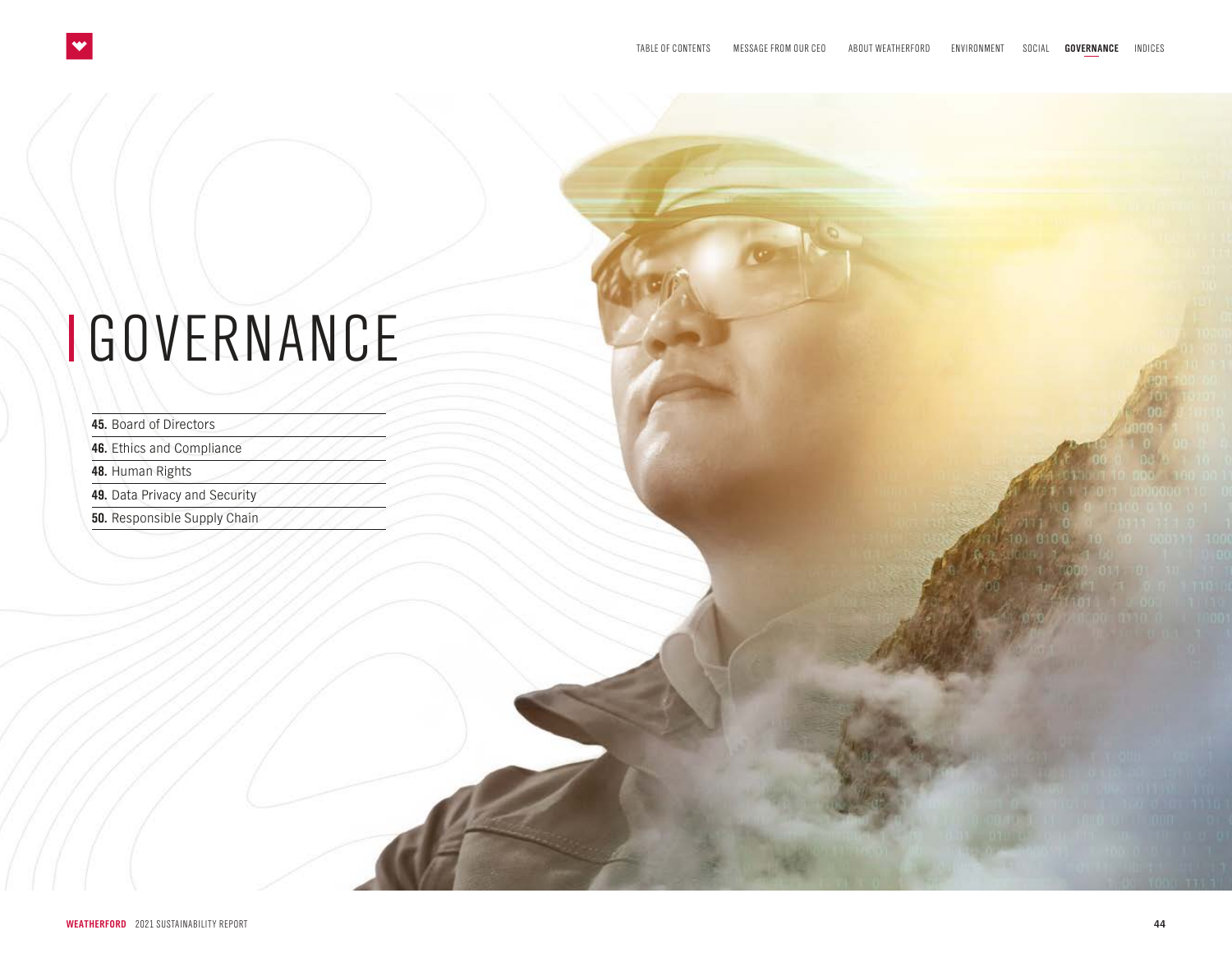## <span id="page-1-0"></span>OUR FOUNDATION OF ETHICS AND INTEGRITY

Weatherford's commitment to responsible governance is grounded in our values. It begins with the Board and permeates throughout the organization.

Our leaders set the tone for an ethical Weatherford, promote a respectful workplace, and provide employees with the right guidance, tools, training, and environment to ensure the only way we work is our way – with honesty and integrity. In order to ensure a responsible Weatherford, we have established a strong culture of ethics, compliance, and risk management policies and processes across our value chain.

## BOARD OF DIRECTORS

**Weatherford's [Board](https://www.weatherford.com/en/investor-relations/company-information/corporate-governance/board-of-directors/) is dedicated to responsible governance and long-term value creation. Our Board is led by an independent, non-executive chair, and four of our five Directors are independent.** 

Our Board's composition is carefully considered by the Nominating and Governance Committee to ensure diversity in the broadest sense – independence, diversity of viewpoints, backgrounds, and experience, including a consideration of gender, ethnicity, country of citizenship, and age – to bring together multiple, complementary perspectives. Our Directors bring a range of skills and experience in relevant areas, including finance, exploration and production, environment, international business and leadership, as well as oilfield services.

More information may be found in the Proxy Statement for the 2022 Annual General Meeting of Shareholders.

#### **COMMITTEE COMPOSITION**

#### **BOARD OF DIRECTORS COMMITTEES**

- Our **Audit Committee** oversees the Company's accounting and financial reporting and compliance process, as well as the internal audit process.
- Our **Compensation and Human Resources Committee**  monitors and reviews the Company's compensation and benefits policies, practices, and programs related to the Company's CEO, executive officers, and certain other employees.
- Our **Nominating and Governance Committee** oversees the nomination of well-qualified Director nominees and the consideration, establishment, and implementation of appropriate corporate governance practices.
- Our **Safety, Environment and Sustainability Committee**  oversees and improves the Company's quality, health, safety, security, environmental and sustainability policies, programs, and initiatives.



**O** Chair **O** Member

Note: The Board of Directors Matrix and diversity disclosures align with the **[Nasdaq Board Diversity Rule](https://listingcenter.nasdaq.com/assets/Board%20Diversity%20Disclosure%20Five%20Things.pdf)**.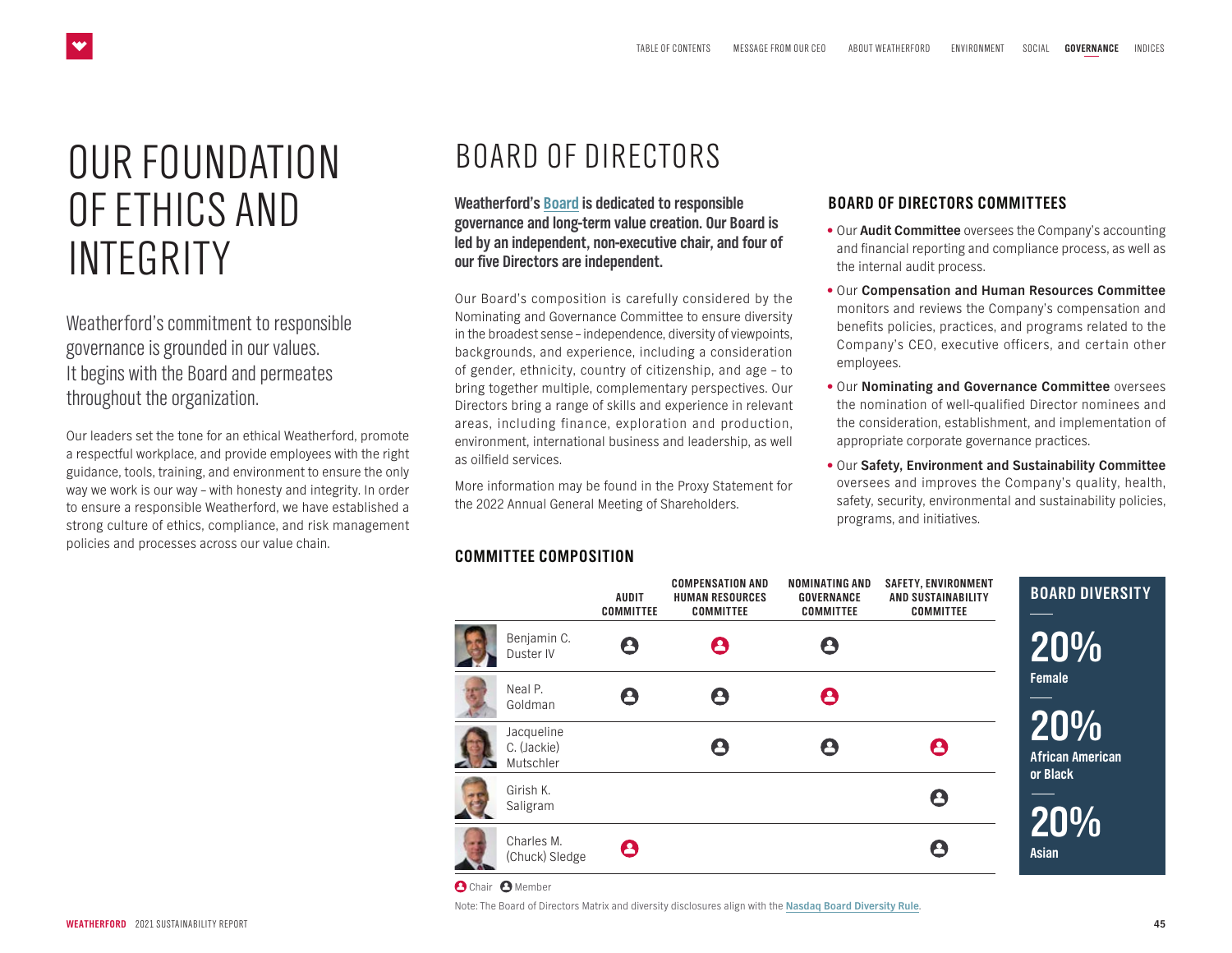## <span id="page-2-0"></span>ETHICS AND COMPLIANCE

#### **We seek to operate ethically and transparently across all facets of our work while complying with applicable regulations.**

Our Chief Compliance Officer leads our efforts, and the Board's Audit Committee periodically reviews Weatherford policies, procedures, and programs designed to promote and monitor legal, ethical, and regulatory compliance, investigates any breach of such policies, and enforces their provisions. The Audit Committee reports the results of their review to the full Board.

To ensure responsible operations, we have established a strong culture of ethics and compliance policies and procedures that guide ethical behavior both internally and externally with third parties working on our behalf. Management and oversight of our ethics and compliance is the responsibility of our Executive Vice President, General Counsel and Chief Compliance Officer.

Our range of policies includes but is not limited to:

- Code of Business Conduct
- Conflict Mineral Policy
- Dispute Resolution Plan and Rules
- Human Rights Standard
- Insider Trading Policy
- Modern Slavery Act and Supply Chains Act
- Supplier Code of Conduct

#### **COMMITMENT TO ETHICAL BUSINESS PRACTICES**

Our Code of Business Conduct is the foundation for building an ethical and accountable workplace. Our Code of Business Conduct guides our behavior. We are committed to enforcing our Code of Business Conduct and holding our Directors, officers, employees, and third parties working on our behalf accountable for compliance with its requirements. Training and an annual acknowledgement of our Code of Business Conduct is required for all employees. We also require third-parties working on our behalf to acknowledge and agree to be bound by the terms of our Code of Business Conduct and, if applicable, our Supplier Code of Conduct.

Our Code of Business Conduct and related policies, standards, business practices, and procedures embody our commitment to ethical business practices, such as:

- Anti-bribery and anti-corruption
- Anti-discrimination, harassment, and retaliation
- Conflicts of interest and fair competition
- Data privacy and security
- Ethics and compliance
- Health, safety, and environment
- Human rights
- Labor rights
- Product quality
- Sustainable procurement

#### **REPORTING ETHICS CONCERNS**

A culture of ethics and compliance cannot exist without organizational justice. We believe in being accountable and doing the things we need to do to preserve an ethical culture. We are courageous and speak up about conduct that could violate our policies or harm the health, sustainability, or reputation of our Company, our employees, or our other stakeholders.

Listen Up is a third-party managed service that allows our employees, customers, vendors, and other stakeholders to report any compliance concerns via phone or the **[web](http://www.ListenUpWFT.com)** in over 120 languages. Our Global Workplace Grievance Business Practice further guides employees, suppliers and third-party services in reporting violations.



The Weatherford Ethics Ambassadors Network comprises over 100 employees, selected by senior management, that help reinforce ethics and compliance issues at sites around the globe. Ethics Compliance Counsels within the Legal and Compliance team meet with the Ethics Ambassadors on a regular basis to discuss regional ethics issues, trends, and regulatory changes. In 2021, Weatherford conducted its first "Ethics Mini Masters" program for Ambassadors on key topics such as anti-corruption and bribery, conflicts of interest, and antitrust and competition. We also hold regular town halls for Ethics Ambassadors where we discuss program objectives, regulatory issues, and invite guest speakers to share their experiences.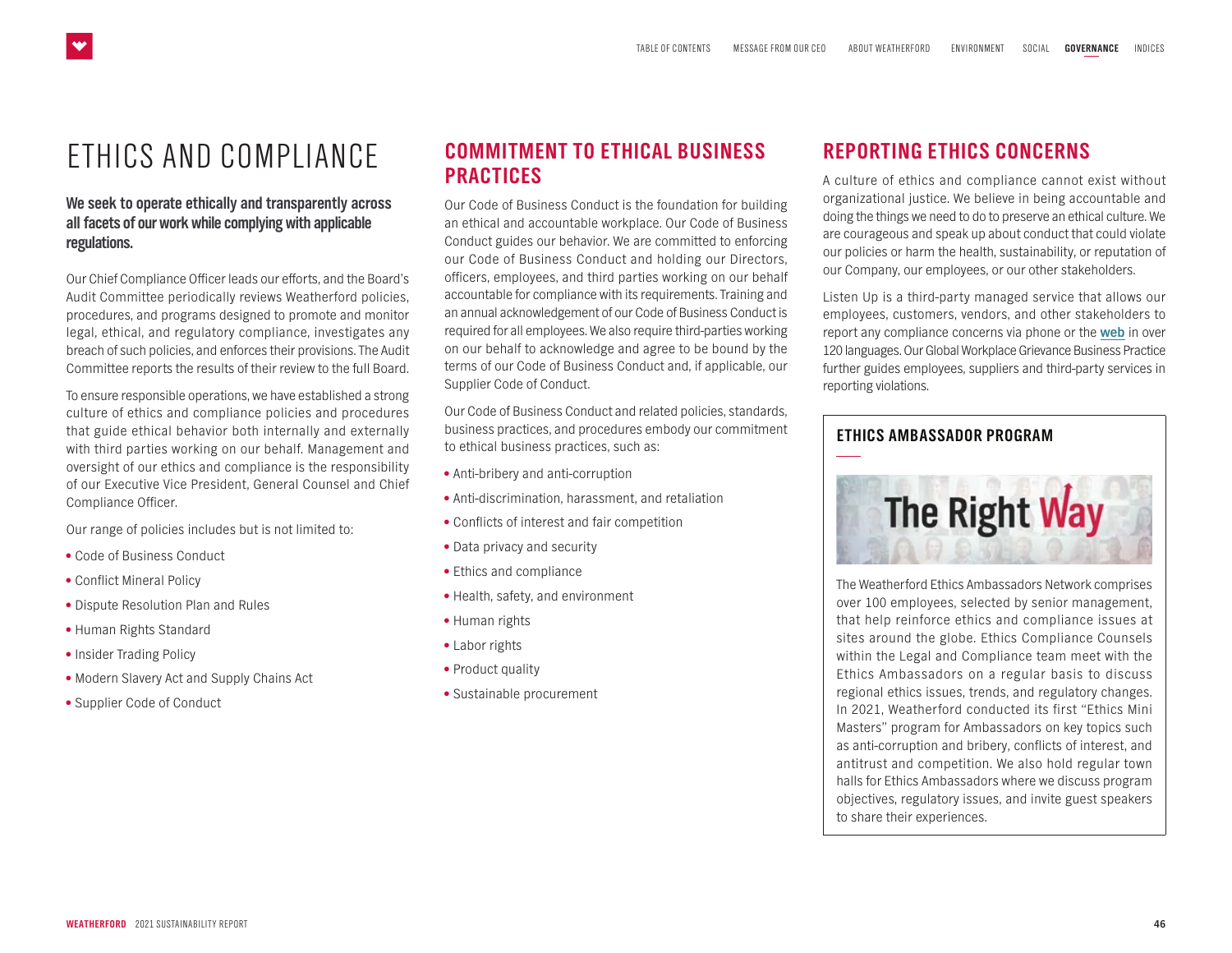#### **ANTI-CORRUPTION**

We believe in winning business on the merits of our products, services, and technologies. We know that corruption is inherently wrong and obstructs sustainable development, harms society, and has a negative impact on developing communities. We do not pay bribes or provide anything of value that may influence or appear to influence the judgment or actions of another. We also do not turn a blind eye to suspicions of bribery or corrupt conduct. We comply with anti-bribery and corruption laws wherever we do business.

Regardless of what local law permits, we prohibit the making of facilitating payments or the offer, payment, promise to pay, or acceptance of anything of value – either directly or indirectly – to:

- obtain or retain business;
- influence business decisions:
- expedite a government process; or
- secure an unfair advantage.

All Directors, officers, and employees, as well as third parties acting on our behalf, must share and follow this commitment. In addition to the Code of Business Conduct, our Anti-Corruption Business Practice further details our zero-tolerance policy for bribery and corruption. The Anti-Corruption Business Practice applies to all Weatherford employees and is maintained by our Global Compliance team. Our third-party agreements include anti-bribery provisions and require these parties to act in accordance with applicable anti-corruption laws, including the U.S. Foreign Corrupt Practices Act and other relevant international law.

All employees participate in anti-corruption training as part of our RightStart onboarding process and through regular recertification training. At the end of 2021, 97% of Weatherford employees had completed this training.



#### **ANTI-COMPETITION**

We believe in competing vigorously, but fairly. We are committed to promoting a competitive marketplace and complying with laws (including laws relating to fair competition, antitrust, monopolies, or cartels) that are designed to provide the public with a quality product or service at a fair price or to avoid an unfair or unethical advantage by one competitor against another.

Our Antitrust and Fair Competition Standard embodies our commitment to fair competition, which relevant employees must read and acknowledge. We also provide employees with a training course focused on anti-competition practices as part of the RightStart onboarding program and ongoing training efforts.

#### **FREEDOM OF ASSOCIATION AND COLLECTIVE BARGAINING**

We comply with the principle of freedom of association as outlined in the International Labor Organization (ILO) Convention: Freedom of Association and Protection of the Right to Organize (No 87 of 1948), as well as local labor laws where applicable. Additionally, we may enter negotiations and / or agreements with Workers' Councils in such geographies as Europe, and employee forums in areas such as Latin America and Australia. We are not aware of any of our operations in which the right to freedom of association and collective bargaining may be at risk.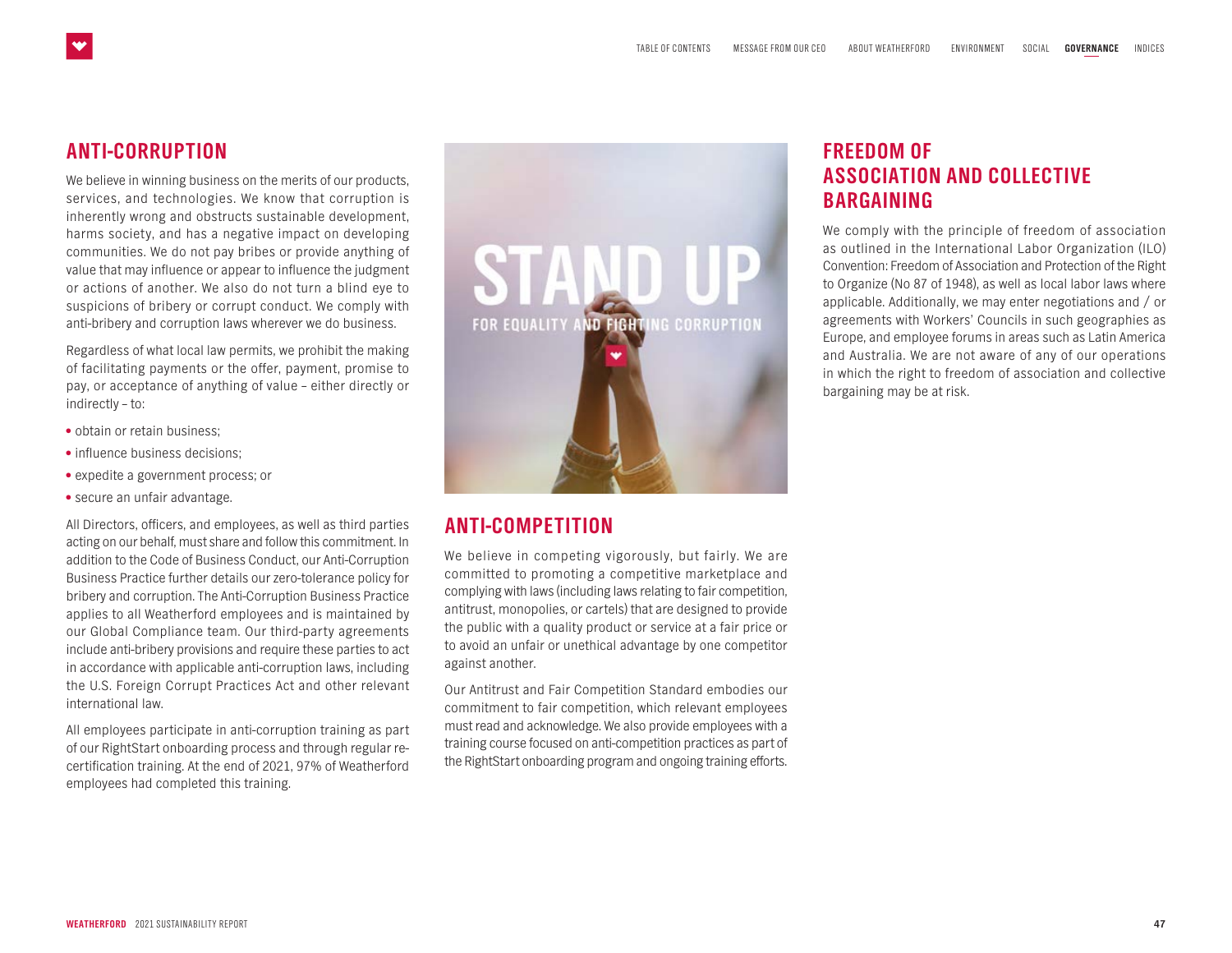## <span id="page-4-0"></span>HUMAN RIGHTS

#### **We are committed to ensuring our employees and stakeholders are treated with dignity and respect.**

Our Human Rights Standard is guided by international human rights principles found in the Universal Declaration of Human Rights, the Voluntary Principles on Security and Human Rights, and the Organization for Economic Co-operation and Development (OECD) Guidelines for Multinational Enterprises.

Weatherford does not condone the use of prohibited sources of labor such as forced, compulsory, or child labor; we operate in full compliance with all legally mandated work hours in accordance with local laws or applicable collective bargaining agreements.

Weatherford complies with all applicable anti-human trafficking, anti-modern slavery, human rights, and labor laws and regulations in the locations of our operations and require that all third parties in our supply chain share and follow this commitment. All third parties must complete a human rights questionnaire prior to engaging in a contract or business activity with us, including contingent labor providers, and supplier contracts contain provisions requiring the supplier to acknowledge receiving Weatherford's Human Rights Standard and agreeing to comply with it and with all applicable antihuman trafficking, anti-modern slavery, human rights, and labor laws and regulations. We conduct human rights due diligence and monitor suppliers for human rights-related matters. All countries of operation are assessed for human rights risk as part of our Risk Area Program. Weatherford human rights-related training and policy acknowledgements are mandatory training for all security personnel. In 2021, 100% of this employee group had completed these requirements as part of our Weatherford Competency Assurance Program.

### RISK MANAGEMENT

#### **Managing risk is a critical component of our governance approach.**

Senior management is responsible for assessing and managing Company Risk. This is done, in part, through the Company's Enterprise Risk Management (ERM) program designed to identify and evaluate material risks, the potential impact of these risks on the enterprise, as well as steps to control and mitigate those risks. It is the responsibility of the Board to understand and oversee the Company's risk management program. In order to maintain effective oversight, the Board has delegated to its standing Committees oversight of risks within their areas of responsibility and expertise as further described in our **[2022 Proxy Statement](https://www.weatherford.com/documents/annual-reports-and-proxies/2022/2022-proxy-materials/)**.

Our Operational Risk Management Standard further details risk assessment requirements for all Weatherford locations and all product and service lines. Our organizational security programs and practices support the identification and management of risks to people, assets, intellectual assets and / or reputation. Our programming is derived from internal assessment of political, physical, and sovereign risk, in alignment with external intelligence from governments, agencies and select thirdparty security risk ratings. In 2021, as part of our continuous improvement practices, we reviewed our security management system and further elevated its alignment with Voluntary Principles on Security and Human Rights, specifically in the area of armed services in high-risk countries.

#### **RISK AREA PROGRAM**

Weatherford's Risk Areas Program (RAP) requires all countries in which we operate to be assigned a security risk rating of "high," "medium," or "low" based on an internal evaluation of our risk exposure in that country as well as external risk ratings. The program further outlines additional assessments, actions, remediation, as well as roles and responsibilities related to oversight. We employ training for internal security employees and due diligence assessments for third-party security services. Country risk ratings and activities to manage risks are tracked and audited, and reviews are conducted quarterly at minimum. Our program is continually improved based on risk assessments, threat registers, conflict analysis, internal performance trends, incident investigations, audits, program performance review learnings, and any emerging external risks.



**Weatherford Employee Photo Contest Submission**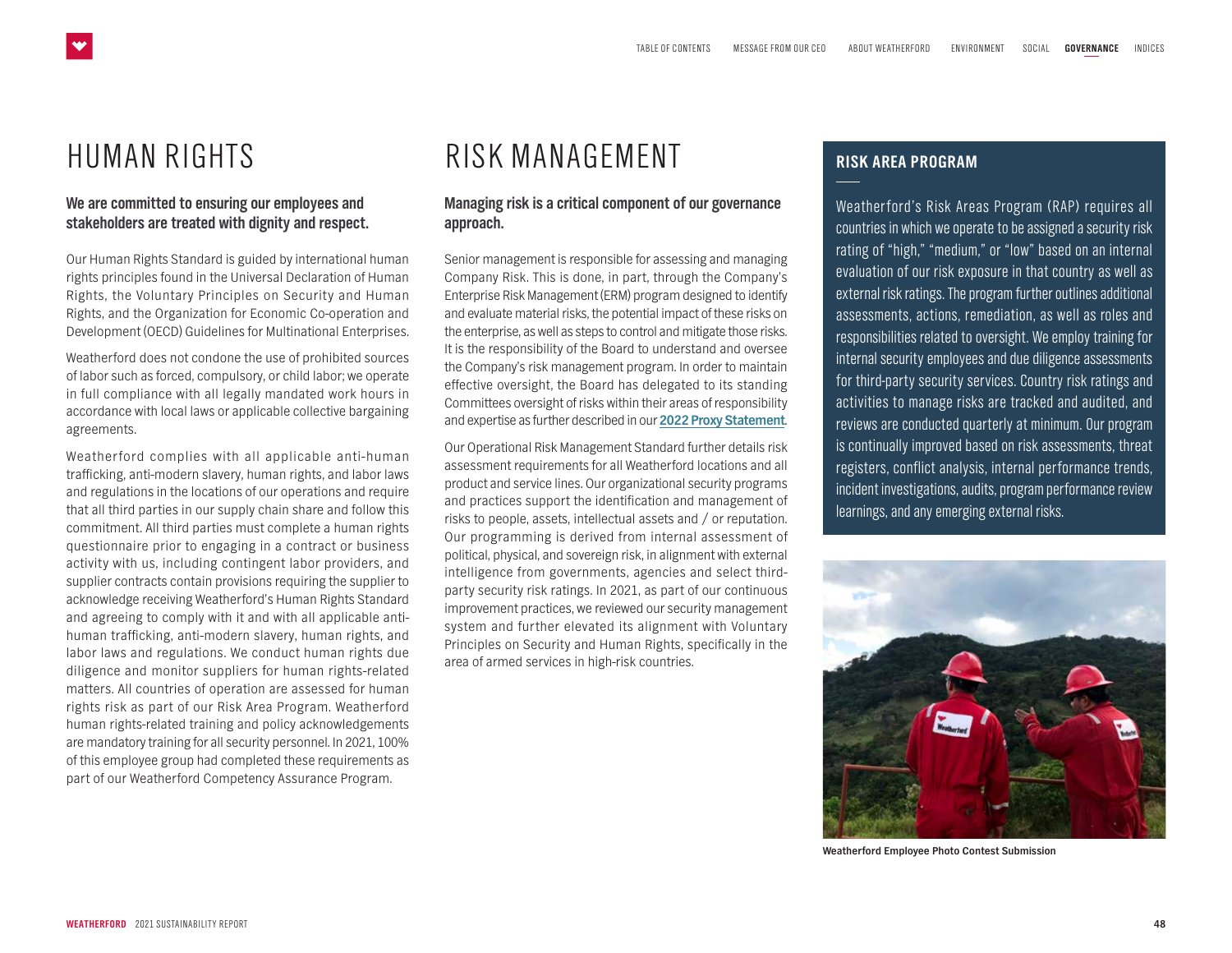## <span id="page-5-0"></span>AUDIT AND ASSURANCE

Assurance is an independent, objective audit and advisory function designed to add value and improve Weatherford's operations by aligning audit processes across the Company through a systematic, disciplined approach to evaluate and improve the effectiveness of risk management, controls and governance processes. The team reports to the Board and administratively to the Executive Leadership Team.

## DATA PRIVACY AND SECURITY

**People – inside and outside of Weatherford – trust us to handle their personal information with care and to use it appropriately. We respect the right to privacy of our employees, customers, and other third parties and only use personal information when needed to operate effectively, for the intended purposes, and in compliance with the law.** 

Our **[policies](https://www.weatherford.com/about-us/policies/data-privacy-notice/)** and procedures ensure that personal data is properly collected and stored. The **[Code of Business](https://www.weatherford.com/documents/corporate-documents/weatherford-code-of-conduct/weatherford-code-of-conduct-english) [Conduct](https://www.weatherford.com/documents/corporate-documents/weatherford-code-of-conduct/weatherford-code-of-conduct-english)** outlines responsibilities when handling personal information. The Weatherford Privacy Business Practice guides and embodies the Company's commitment to respecting data privacy and outlines objectives related to processing of personal data. The Privacy Business Practice applies to all Weatherford entities and its personnel around the globe.

Additional policies, including our Employee Data Privacy Notice, Record Information Management Standard, and Third-Party Confidential Information Policy address the collection and processing of personal data in compliance with relevant law and information management best practices.



**Weatherford Employee Photo Contest Submission**

## TAX

We are committed to paying the correct amount of tax due under the laws of the respective jurisdictions in which we operate.

Weatherford has developed and implemented a strong tax control framework covering the full tax operating cycle which includes tax planning, tax accounting, tax compliance, and tax audits. Our control framework creates discipline and consistency around tax processes worldwide and ensures our annual tax compliance obligations are met.

We have a matrix responsibility structure within the controllers and tax organizations which strengthens the internal controls over tax and enhances the effectiveness of the tax function. Tax policies and procedures are overseen by the Company's Executive Leadership Team and Audit Committee. The Chief Accounting Officer, Vice President of Finance and Vice President of Tax set global standards, issue policies, establish timelines, and oversee process completion. Tax risks and exposures are reported quarterly to the Audit Committee and a quarterly tax representation letter is provided to the Chief Financial Officer. Relevant employees are required to undergo tax evasion training in order to ensure strong tax compliance throughout the organization. Our **[Tax Public Statement](https://www.weatherford.com/documents/corporate-documents/governance-and-policies/tax-strategy-public-statement/)** further outlines our approach to tax compliance.

## POLITICAL CONTRIBUTIONS

Our Code of Business Conduct prohibits contributions to political parties, leaders, or candidates using Weatherford funds or on the Company's behalf.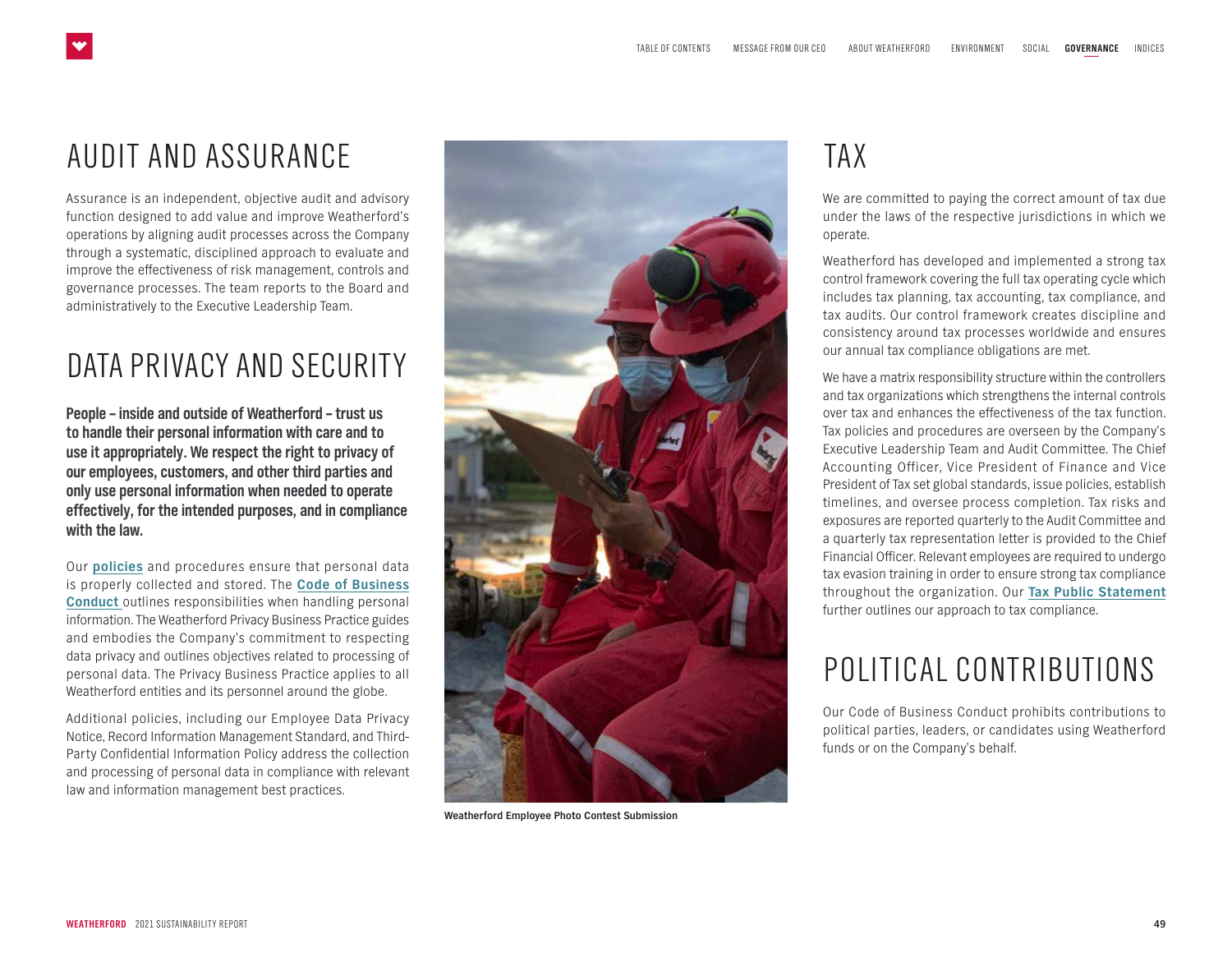## <span id="page-6-0"></span>BUILDING A RESPONSIBLE, ETHICAL SUPPLY CHAIN

#### **Weatherford has built its reputation on ethical business practices and high levels of integrity in all business transactions.**

The strength of Weatherford's reputation is based not only on our own conduct, but also on the behavior of those with whom we do business. For that reason, we work only with suppliers that share our values and commitment to ethical business practices. Our Supplier Code of Conduct ensures that our suppliers understand our expectations, particularly on human rights, forced labor, environmental responsibility, and conflict minerals. Suppliers must contractually agree to follow and comply with the policies outlined in the Supplier Code of Conduct. For more information, see our **[Supplier](https://www.weatherford.com/documents/corporate-documents/supplier-code-of-conduct/supplier-code-of-conduct-english/) [Code of Conduct.](https://www.weatherford.com/documents/corporate-documents/supplier-code-of-conduct/supplier-code-of-conduct-english/)** 

Our Global Supply Chain function is responsible for sourcing, procurement, supply and operations planning, and inventory management of raw materials, inventory, finished goods, and services to support the Company's operations. We have more than 19,000 suppliers in eight geographic regions globally. The top 30 direct and indirect suppliers represent approximately 23% of monthly spend. The major categories in our supply chain are machining services, field equipment manufacturers, raw materials, and employee benefits services. More than 40% of our suppliers are based in North America.



## ENVIRONMENTAL SCREENING

Suppliers must comply with all applicable environmental rules, regulations and standards in the areas in which they operate and must adhere to Weatherford standards when operating on our facilities. All direct suppliers are required to complete a questionnaire detailing their environmental policies, management system, protocols, alignment to standards such as ISO 14001, permits where required, non-compliance issues, and meetings / communication protocols. These suppliers must explain how these policies apply to a variety of issues including, but not limited to energy and GHG emissions; water; waste; vendor management; materials; and improvement programs. Industrial and hazardous waste vendors receive additional screening to ensure qualifications, experience, licenses, insurance, existence of sub-contracts, waste handling and tracking complies with Weatherford's policies, procedures and requirements. Sub-optimal responses are flagged and undergo further review by the Corporate Environment team.

## FORCED LABOR AND HUMAN TRAFFICKING

As part of our commitment to human rights, we take measures to evaluate and manage risk of forced and compulsory labor used by our suppliers. Our standard terms and conditions of purchase include anti-slavery and human trafficking language, which requires our vendors to comply with related laws and regulations including, but not limited to, the United States California Transparency in Supply Chains Act of 2010 and United Kingdom Modern Slavery Act of 2015.

## SUPPLY CHAIN DUE DILIGENCE

In addition to the Supplier Code of Conduct and related contractual provisions, we employ multiple tools to drive an ethical and transparent supply chain, including screening, surveys, training, and monitoring: